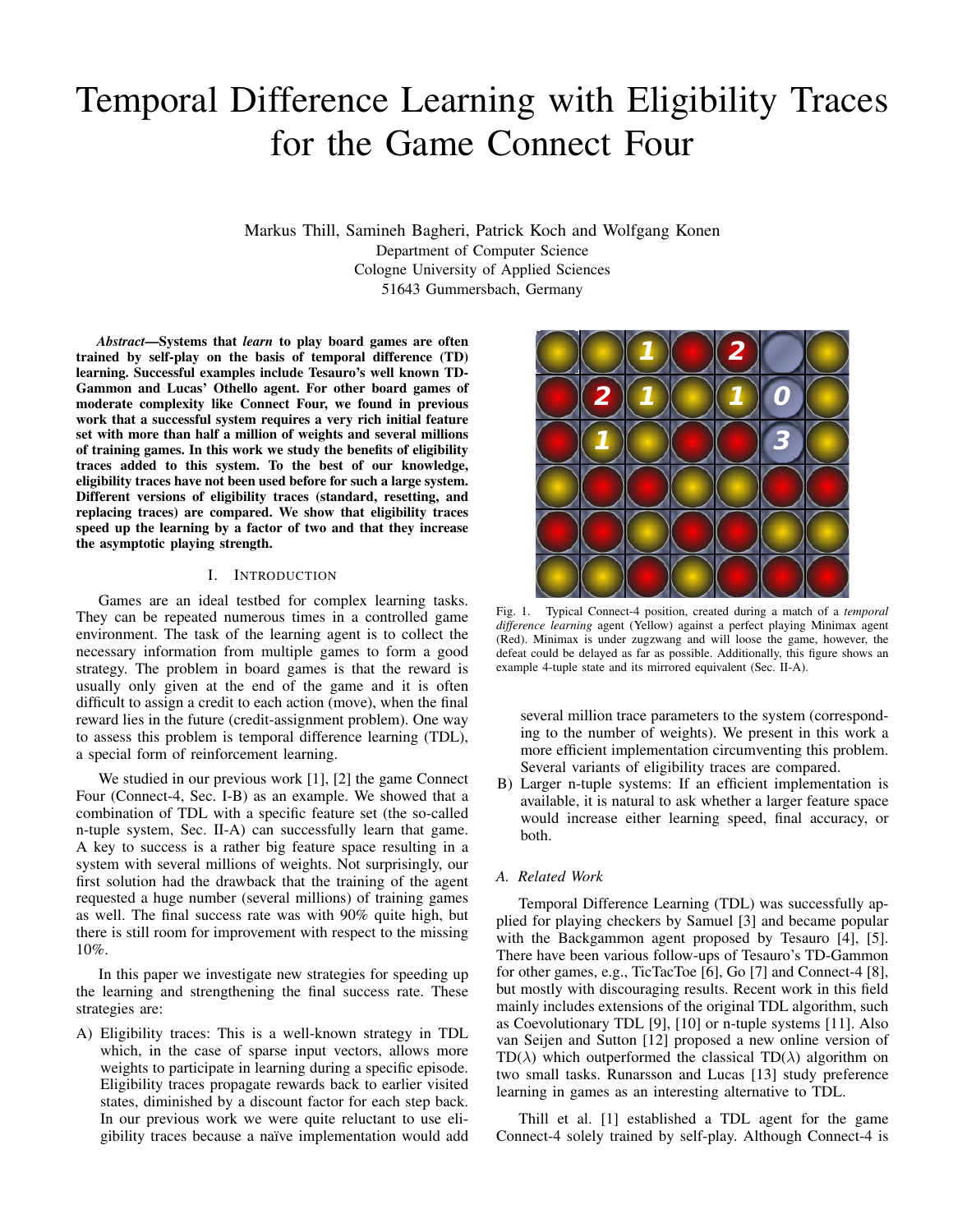solvable by computer programs [14], [15], the game remains difficult to *learn* with self-playing agents. For this reason most trained players for Connect-4, e.g., Schneider et al. [16], Curran and O'Riordan [17], and Stenmark [18], do not use perfect-playing agents as opponents.

A pre-calculated Minimax agent that finds the perfect next move can help to give better insights into the real playing strength of TDL agents for Connect-4. With Minimax as opponent, Thill et al. [1] could reliably measure the agents' strength and established that the *time-to-learn* (80% success rate, Sec. III-B) was 1.5 million games. Based on the work of [1], Bagheri et al. [2] improved the time-to-learn by a factor of 3 to 0.5 million games. This was achieved by adapting the learning rates of the algorithm using methods like Temporal Coherence Learning [19] or Incremental Delta-Bar Delta [20].

However, in all of the algorithms above, the rewards are only propagated *one* step back to earlier states in each episode. This can result in slow learning and high computing times. A possible solution to this problem are eligibility traces introduced in the TD( $\lambda$ ) algorithm [21] and further developed by Singh and Sutton [22]. TD( $\lambda$ ) combined with self-play has been successfully proposed for the card game hearts [23], Go [24], give-away checkers [25], and Backgammon [26]. To the best of our knowledge, no results have been reported for the game Connect-4, although Stenmark briefly describes eligibility traces in [18].

Larger systems with eligibility traces are not found very often in the literature. An remarkable exception is the work of Geramifard et al. [27] extending a special TD algorithm  $(iLSTD)$  with eligibility traces for a system with  $n=10000$ traces. To the best of our knowledge, no results were reported so far for systems with more than a million of traces, as they occur in our task here.

#### *B. Connect-4*

Connect-4 is a popular board game for two players (typically *Yellow* and *Red*) played on a board with seven columns and six rows. One main characteristic of the game is the vertical arrangement of the board: Starting with Yellow, both players in turn drop one of their pieces into one of the seven columns (slots). Due to the gravity-rule, the pieces then fall down to the lowest free position of the respective slot. A slot containing six pieces is considered as full and reduces the number of possible moves for both players by one (initially, seven moves are possible). The goal of both opponents is to create a line of four pieces with their color, either horizontally, vertically or, diagonally. The player who can achieve this first, wins the game. After  $42$  plys<sup>1</sup>, all columns will be completely filled and the match ends with a tie, if none of the opponents was able to create a line of four own pieces.

Connect-4 has a state space complexity of around  $4.5 \cdot 10^{12}$  different positions [28]; solving the game is still a non-trivial task: typically sophisticated tree-based algorithms are necessary in order to solve Connect-4 within a few days. Nevertheless, a solution was found independently by Allen [15] and Allis [14] in 1988. Their work proved that – assuming perfect play of both opponents – the starting player (*Yellow*) can always win by placing her first piece in the center slot. Red on the other

hand, can delay her defeat as far as possible and force Yellow to use all her pieces. An example position is shown in Fig. 1 where Red will loose after 2 plys.

#### II. METHODS

#### *A. N-tuple Systems*

Even though n-tuple systems were already introduced by Bledsoe and Browning in 1959 for character recognition purposes [29], their application to board games is rather new. Recently, Lucas [11] introduced an n-tuple architecture that can be used for approximating position value functions in board games like Othello.<sup>2</sup>

An *n-tuple* is defined as a sequence of length *n* of socalled sampling points  $T_{\nu} = (\tau_{\nu 0}, \tau_{\nu 1}, \dots, \tau_{\nu n-1})$ , addressing a subset of all possible board cells. Connect-4 consists of  $7 \times 6 = 42$  cells in total, so we code the cells with  $\tau_{\nu i} \in$ {0, . . . , 41}. *N-tuple systems* can be viewed as a set of n-tuples and corresponding look-up tables, that form a linear position value function  $V(s_t)$ . Depending on the current occupation of cell  $\tau_{\nu i}$  and the cell beneath, its current state can assume a value  $s_t[\tau_{\nu j}] \in \{0, \ldots, P-1\}$ . We distinguish  $P = 4$  states:

> $0 =$  empty and not reachable,  $1 =$  Yellow,  $2 =$  Red,  $3 =$  empty and reachable.

By *reachable* we mean an empty cell that can be occupied in the next move. The reason behind this is that it makes a difference whether e. g. three yellow pieces in a row have a reachable empty cell adjacent to them (a direct threat for Red) or a non-reachable cell (indirect threat) [1].

With  $P = 4$  possible values per sampling point, every n-tuple (of length  $n$ ) can have  $P<sup>n</sup>$  different states. Each n-tuple state is mapped to an unique index value  $k_{\nu} \in \{0, \ldots, P^{n}-1\}$  with

$$
i = k_{\nu} = \sum_{j=0}^{n-1} s_t [\tau_{\nu j}] P^j.
$$
 (1)

For every n-tuple state, the generated index can be used to address a weight  $w_{i,\nu,t}$  in a look-up table  $LUT_{\nu}$  associated with n-tuple  $T_v$ . We maintain two look-up tables per n-tuple, one for each player. Generally speaking, the individual LUTs can be considered as parameter vectors  $\vec{w}_{v,t}$  that will be adjusted in every time step  $t$  during the training.

One improvement when using n-tuple systems is the utilization of board symmetries, which are very common in many board games. In Connect-4, the mirroring of the board along the central column leads again to an equivalent position. With this in mind, we can calculate an additional index value  $k_{\nu}$  of the mirrored Connect-4 board. The individual weights of  $\vec{w}_{v,t}$ are then activated according to a state-dependent input vector  $\vec{x}_{\nu}(s_t)$ , generated as follows:

$$
x_{i,\nu}(s_t) = \begin{cases} 1, & \text{if } i \in \{k_{\nu}, \overline{k}_{\nu}\} \\ 0, & \text{otherwise} \end{cases} . \tag{2}
$$

Fig. 1 shows an example board position with a 4-tuple and its mirrored equivalent. Assuming that we follow the n-tuple

 ${}^{1}$ A ply is a single move of one player, Yellow or Red.

<sup>2</sup>This n-tuple approach works in a way similar to the kernel trick used in support vector machines (SVM): The low dimensional board is projected into a high-dimensional feature space by the n-tuple indexing process [11].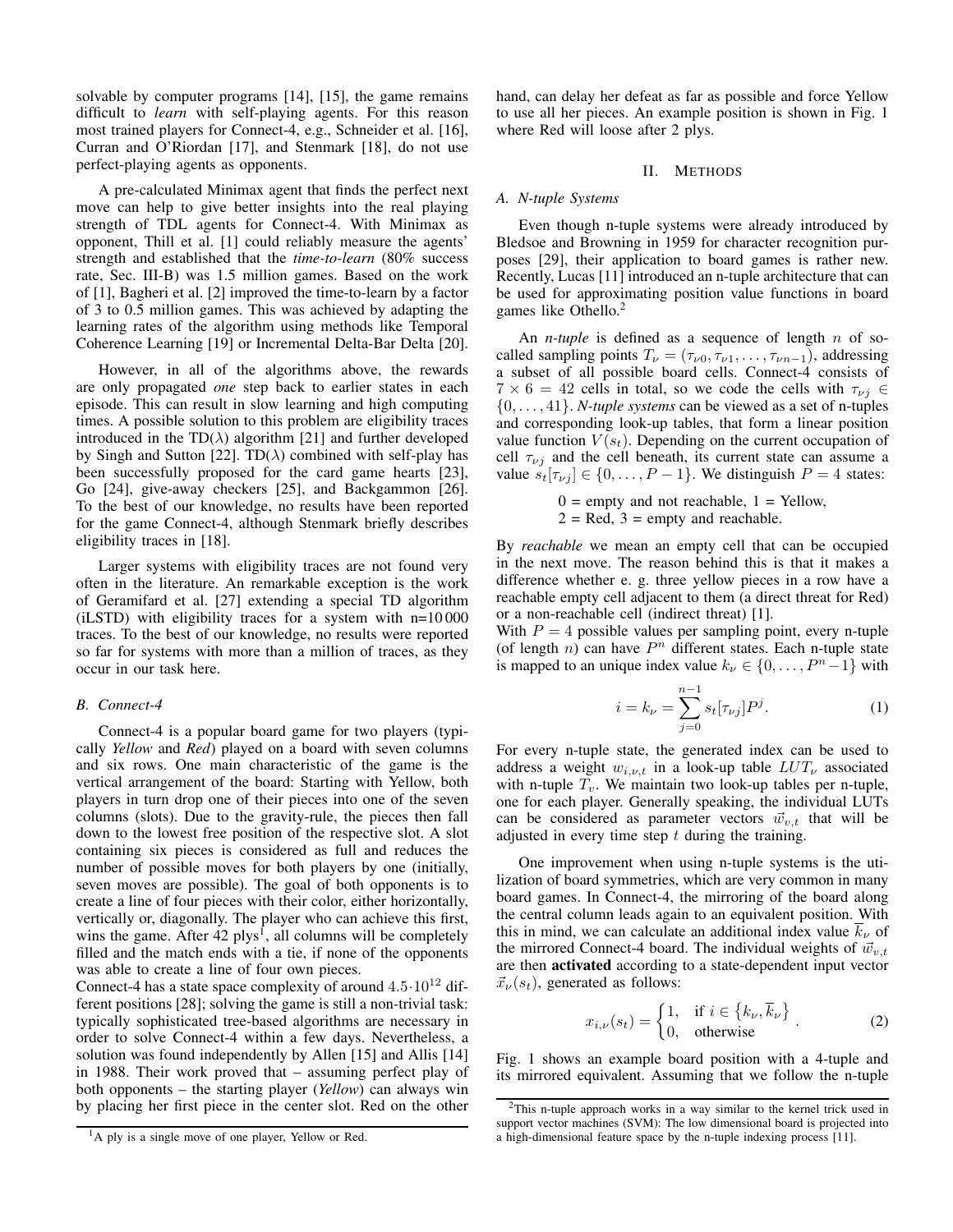on the left hand side from its lowest sampling point to its highest, the corresponding index values are calculated as  $k =$  $1 \cdot 4^0 + 2 \cdot 4^1 + 1 \cdot 4^2 + 1 \cdot 4^3 = 89$ . Likewise, the mirrored n-tuple has  $\overline{k} = 147$ .

For a given board position at time step  $t$ , the output for each n-tuple is generated by calculating the dot product  $\vec{w}_{\nu,t} \cdot \vec{x}_{\nu}(s_t)$ . Since we typically have a system of m n-tuples  $T_{\nu}$  with  $\nu =$  $1, \ldots, m$ , the overall output of the n-tuple network can be formulated as a linear function

$$
f(\vec{w_t}, \vec{x}(s_t)) = \sum_{\nu=1}^{m} \sum_{i=0}^{P^n - 1} w_{i, \nu, t} \cdot x_{i, \nu}(s_t)
$$
 (3)

where  $\vec{w}_{\nu,t}$  and  $\vec{x}_{\nu}(s_t)$  are considered here as sub-vectors, contained in two big vectors  $\vec{w}_t$  and  $\vec{x}(s_t)$ , respectively. All weights in  $\vec{w_t}$  are updated according to the TDL update rule (Sec. II-B).

Our standard n-tuple system consists of  $2 \times 70 \times 8$ tuples<sup>3</sup> and it has  $9175000$  adressable weights. Due to many non-realizable n-tuple states, $4$  the number of weights that get activated during training is substantially lower. Our standard n-tuple system has only about 7% realizable states, i. e. only 600 000−700 000 of all addressable weights are ever activated during training.<sup>5</sup> Note that the input vector  $\vec{x}(s_t)$  for a given board position is even more sparse: Each of the 70 n-tuples has only 2 states activated, thus only  $0.02\% \approx 2.70/650000$ of all realizable states will carry a 1.

# *B. Temporal Difference Learning*

The goal of almost all game-playing agents is to learn to predict the ideal *value function*. Ideally, at a given time step t, a state value function  $V(s_t)$  should indicate how desirable a state  $s_t \in S$  is for the agent, where S is the set of all states. Typically, the value function maps a state to a real value. *Temporal Difference Learning* (*TDL*) can be one approach for learning such a value function, by viewing the game as a *reinforcement learning* (*RL*) problem: An initially inexperienced agent plays a sequence of games against itself. When the game terminates in a final state  $R(s_f)$ , the environment returns a reward  $R(s_f) \in \{-1.0, 0.0, 1.0\}$  for {Red-win, Draw, Yellowwin}. Because rewards are only given in terminal states, the purpose of  $V(s_t)$  is to estimate the expected future reward for all other states. We choose this function to have the form

$$
V(s_t) = y(\vec{w_t}, \vec{x}(s_t)) = \sigma(f(\vec{w_t}, \vec{x}(s_t)))
$$
\n(4)

with  $\sigma = \tanh$ , the parameter vector  $\vec{w}_t$  (containing adjustable weights), a state-dependent input vector  $\vec{x}$  and a function f. In our case,  $f$  is given by Eq. (3) (simply the dot product of  $\vec{w}_t$  and  $\vec{x}$ ).

TDL attempts to learn the parameter vector  $\vec{w}_t$  by minimizing the mean-squared approximation error (weighted proportional to state frequency). As the ideal value function is unknown, TDL approximates the error of a state at a given time step  $t$  with a bootstrapping approach, by selecting the best successor move  $s_{t+1}$  and simply calculating temporal differences

according to [21]:

$$
\delta_t = R(s_{t+1}) + \gamma V(s_{t+1}) - V(s_t), \tag{5}
$$

where  $R(s_{t+1})$  is the reward for the successor move and  $V(s_t)$ is the current approximation of the value function.<sup>6</sup> Usually  $\delta_t$  is referred to as the temporal difference (TD) error signal, which is used to train the weight vector  $\vec{w}_t$  according to the following update rule:

$$
w_{i,t+1} = w_{i,t} + \alpha \delta_t \nabla_{w_i} V(s_t)
$$
  
= 
$$
w_{i,t} + \alpha (1 - V^2(s_t)) \delta_t x_i.
$$
 (6)

This weight update aims at moving the current prediction closer to the prediction of the successor state. The complete TDL algorithm is summarized in Algorithm 1. Further details on TDL in strategic board games can be found in [30].

# *C. TD(*λ*) and Eligibility Traces*

Most board games such as Connect-4 have in common, that rewards – given by the environment – are delayed. Generally, a whole sequence of actions is necessary to reach a state in which the final reward is given. As mentioned before, temporal difference methods can be useful for solving reinforcement learning problems with such delayed rewards. However, even though simple (one-step) TD methods are able to learn value functions that predict the expected future reward, they still have to deal with some delay in the updates of their value functions: TD methods estimate in a bootstrapping process the temporal difference error for a state  $s_t$  based on the current prediction of the successive state rather than on the final outcome (reward). This means that a reward given at the end of a sequence of actions is only used to adjust the last prediction of the episode and predictions before the last one will not be updated. Thus, one-step TD methods can result in a slow learning process.

As a simple example, assume that an agent constantly follows a policy  $\pi$ . This policy may result in an episode with T time steps and a final reward  $r<sub>T</sub>$ . After completing the first episode, the agent receives a reward from the environment and updates the value for  $V(s_{T-1})$ . During the second episode, the value  $V(s_{T-2})$  can be adjusted and so forth. In this example,  $T - 1$  repeated episodes would be required, until a delayed reward finally affects  $V(s_0)$ . In the case of large T, this can be problematic and can result in a slow convergence of the learning process. But if the agent constantly follows his policy  $\pi$  anyhow, then the predicted values of all states can directly be set to the final reward, i. e.  $V(s_0) = V(s_1) = \cdots = V(s_T) =$  $r_T$ .

In order to use training samples more efficiently, it is thus convenient to assign some credit to the preceding states  $\{s_{t-1}, s_{t-2}, \ldots\}$  as well, when updating the value function for the current state  $s_t$ , since these preceding states led to the agent's current situation.

Monte Carlo methods follow this general idea, by approaching the backups in a rather different way than simple TD methods [31]: Instead of updating the value function based on temporal differences of predictions, Monte Carlo algorithms first complete a whole episode of length  $T$  and then update the value of each state visited during this specific episode. In contrast to TD methods, the backups for  $s_t$  are not based on any predictions, only the final reward  $r<sub>T</sub>$  provided by the

<sup>&</sup>lt;sup>3</sup>good compromise between computation time and accuracy

<sup>4</sup>Non-realizable states occur for n-tuples with one cell beneath the other: The upper cell cannot be in state 1,2, or 3 if the lower cell is in state 0 or 3.

<sup>5</sup>The same ratio holds for bigger n-tuple systems: An n-tuple system with  $2 \times 150 \times 8$ -tuples has about  $1\,300\,000 - 1\,500\,000$  active weights.

 ${}^6V(s_{t+1})$  is set to 0 for a final state  $s_{t+1}$ .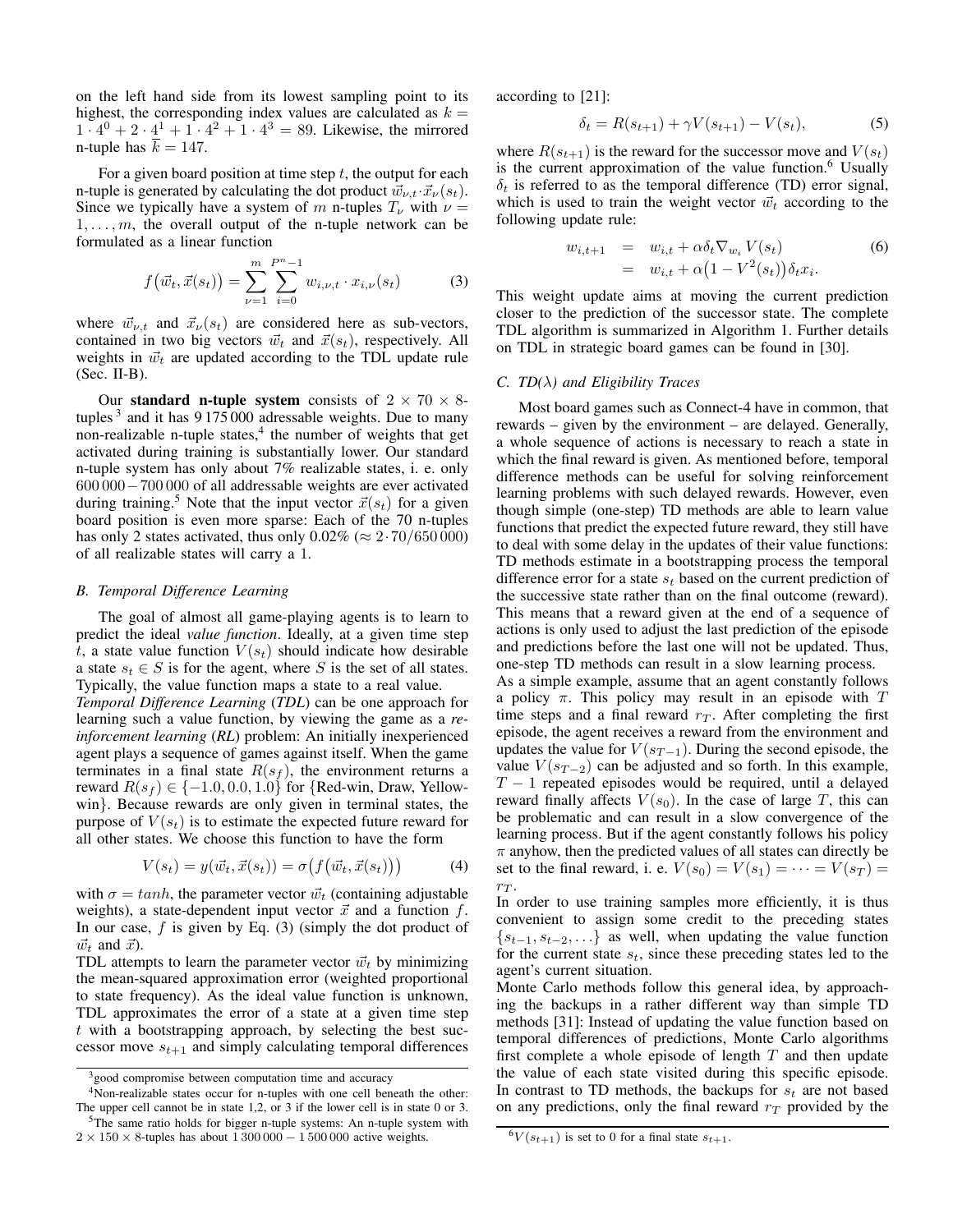

Fig. 2. Schematic view of different eligibility trace variants: Line a shows the situation without elig. traces, a weight is activated only at isolated time points. The dotted vertical line represents a random move. Line b shows the eligibility trace with reset on random move. Line  $c$  shows replacing traces, this time without reset on random move.

environment is used: the values for *all* visited states of the corresponding episode are updated to that  $r<sub>T</sub>$ . However, one main disadvantage of Monte Carlo algorithms is, that the actual learning step cannot be performed until the final outcome of the episode is known.

The TD( $\lambda$ ) algorithm, introduced by Sutton [21], synthesizes the plain TD method with the Monte Carlo method by combining the advantages of both approaches. The new ingredient in TD( $\lambda$ ) is the so called eligibility trace vector, containing a decaying trace  $\vec{e}_t = (e_{i,t})^T$  for each weight  $w_i$  [21]:

$$
\begin{aligned}\n\vec{e}_t &= \sum_{k=0}^t (\lambda \gamma)^{t-k} \, \nabla_{\vec{w}} \, V(s_k) \\
&= \lambda \gamma \vec{e}_{t-1} + \nabla_{\vec{w}} \, V(s_t), \\
\vec{e}_0 &= \nabla_{\vec{w}} \, V(s_0),\n\end{aligned} \tag{7}
$$

with a trace decay parameter  $\lambda$  and a discount factor  $\gamma$ (we assume  $\gamma = 1$  throughout this paper), which decay (or discount) the individual traces  $e_i$  by the factor  $\lambda \gamma$  in every time step. Thus, the effect of future events on the corresponding weights  $w_i$  exponentially decreases over time. By choosing  $\lambda$ in a range of  $0 \leq \lambda \leq 1$ , it is possible to shift seamlessly between the class of simple one-step TD methods ( $\lambda = 0$ ) and Monte Carlo methods  $(\lambda = 1)$  [31].

Replacing traces: The definition of the conventional eligibility traces in Eq. (7) implies, that each trace accumulates a value  $\Delta e_i = \nabla_{w_i} V(s_i)$  in every time step t if the corresponding weight is activated. In certain cases, this behavior may be undesirable, since specific states can be visited many times during one episode. As a result, the according traces build up to comparatively large values and future TD errors give higher credit to frequently visited states, which could negatively affect the overall learning process. Although a board state in Connect-4 is not revisited during an episode, a certain feature state (as it is introduced for example with the n-tuple states of Sec. II-A) might be active in many time steps of an episode. Thus, certain traces are addressed repeatedly.

Replacing eligibility traces as proposed by Singh & Sutton [32] depict an approach to overcome this potential problem related to conventional eligibility traces. The main idea behind replacing traces is to replace a trace with  $e_i = \nabla_{w_i} V(s_i)$  each time

**Algorithm 1** Incremental  $TD(\lambda)$  algorithm for board games based on [30]. Prior to the first game, the weight vector  $\vec{w}$  is initialized with random values. Then the following algorithm is executed for each complete board game. During self-play, the player p switches between  $+1$  (Yellow) and  $-1$  (Red). In our experiments we use  $\gamma = 1$  throughout.

Set  $REP = true$ , if using replacing traces Set  $RES = true$ , if resetting elig. traces on random moves Set the initial state  $s_0$  (usually the empty board) and  $p = 1$ Use partially trained weights  $\vec{w}$  from previous games **function** TDLTRAIN( $s_0$ ,  $\vec{w}$ )  $\vec{e}_0 \leftarrow \nabla_{\vec{w}} y(\vec{w}, \vec{x}(s_0))$   $\triangleright$  Initial eligibility traces for  $\big(t\leftarrow 0 \; ; \; s_t \notin S_{Final} \; ; \; t\leftarrow t+1, p\leftarrow (-p)\big)$  do  $V_{old} \leftarrow y(\vec{w_t}, \vec{x}(s_t))$   $\triangleright$  Value for  $s_t$ generate randomly  $q \in [0, 1]$ if  $(q < \epsilon)$  then Randomly select  $s_{t+1}$   $\rightarrow$  Explorative move if  $(RES)$  then  $\vec{e}_t \leftarrow 0$ end if else  $\triangleright$  Greedy move Select after-state  $s_{t+1}$ , which maximizes  $p \cdot \begin{cases} R(s_{t+1}), & \text{if } s_{t+1} \in S_{Final} \\ R(s_{t+1}), & \text{if } s_{t+1} \in S_{Final} \end{cases}$  $y(\vec{w}_t, \vec{x}(s_{t+1}))$ , otherwise end if  $V(s_{t+1}) \leftarrow y(\vec{w_t}, \vec{x}(s_{t+1}))$  $\delta_t \leftarrow R(s_{t+1}) + \gamma V(s_{t+1}) - V_{old} \triangleright \text{TD error-signal}$ if  $(q \geq \epsilon$  or  $s_{t+1} \in S_{Final}$ ) then  $\vec{w}_{t+1} \leftarrow \vec{w}_t + \alpha \delta_t \vec{e}_t$   $\triangleright$  Weight-update end if for (every weight index i) do  $\triangleright$  Update elig. traces  $\Delta e_i \leftarrow \nabla_{w_i} y(\vec{w}_{t+1}, \vec{x}(s_{t+1}))$  $e_{i,t+1} \leftarrow \begin{cases} \Delta e_i, & \text{if } x_i(s_{t+1}) \neq 0 \land REP \end{cases}$  $\gamma \lambda e_{i,t} + \Delta e_i$ , otherwise end for end for end function  $\triangleright$  End of TD( $\lambda$ ) self-play algorithm

the corresponding weight is activated, instead of accumulating its value. As before, the traces of non-active weights gradually decay over time and make the weights less sensitive to future events.

In this work, we will investigate both approaches, conventional and replacing eligibility traces. An example illustrating both types of traces is given in Fig. 2.

**Resetting traces:** The TD( $\lambda$ ) algorithm usually requires a certain degree of exploration during the learning process, thus, the execution of random moves from time to time  $-$  ignoring the current policy. When performing random moves, the value  $V(s_{t+1})$  of the resulting state  $s_{t+1}$  is most likely not a good predictor for  $V(s_t)$ . The weight update based on  $V(s_t)$  is normally skipped in this case. This also raises the question how to handle exploratory actions regarding the eligibility traces. We will consider two options: 1) Simply resetting all trace vectors and 2) leaving the traces unchanged although a random move occured. Both options may diminish the anticipated effect of eligibility traces significantly, if higher exploration rates are used (which is not the case in our experiments).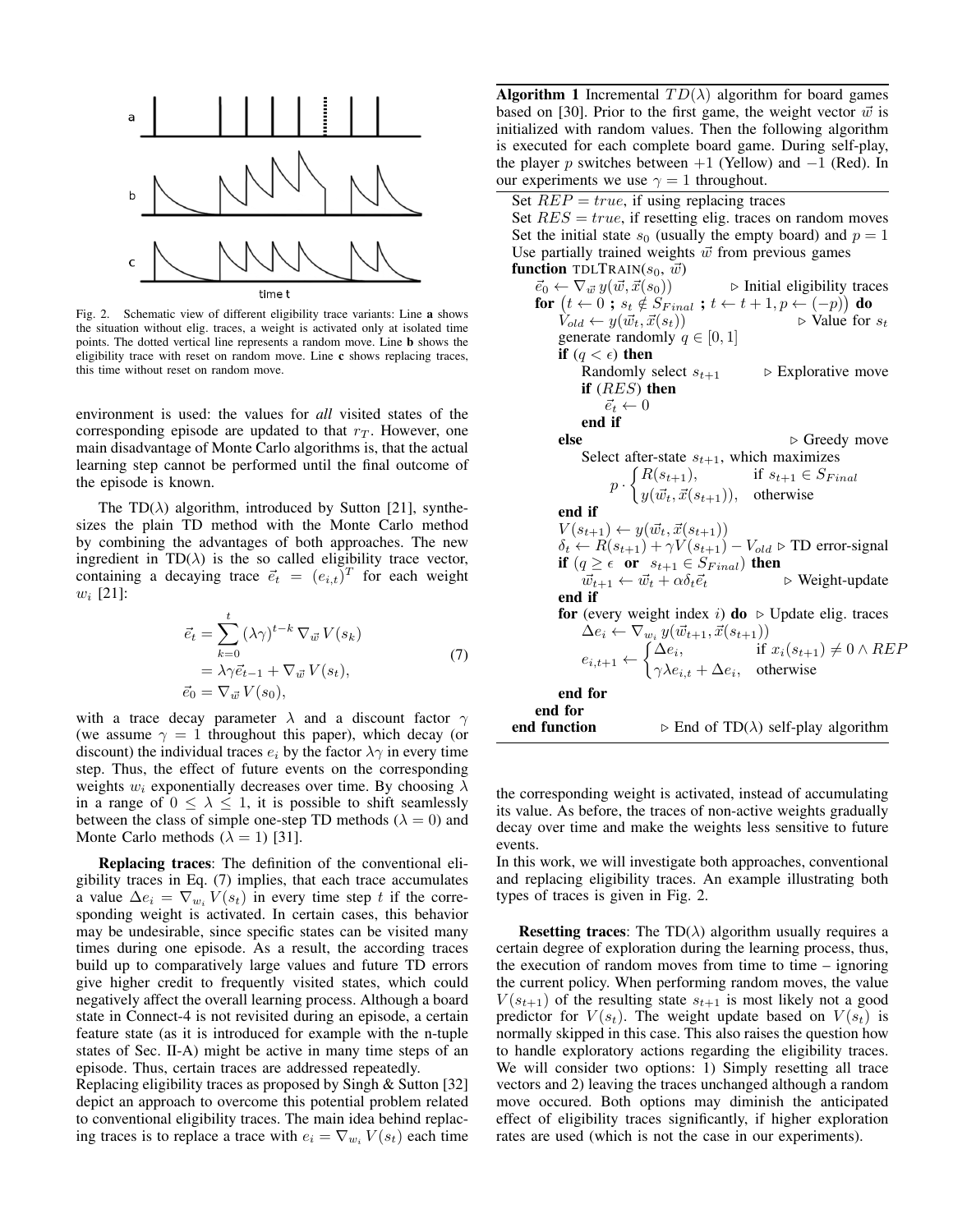Algorithm 2 General TCL algorithm in pseudo code. Counters  $A_i$  and  $N_i$  are initialized *once* at the beginning of the training. In the original algorithm, the individual learning rates  $\alpha_i$  are calculated with the identity transfer function  $g(x) = x$ . We found in [2] that an exponential scheme with  $g(x) = e^{\beta(x-1)}$ produces better results (referred to as TCL-EXP).

1: Initialize counters  $A_i = 0$  and  $N_i = 0 \ \forall i$ . 2: Set global learning rate  $\alpha$ . 3: for (every weight index  $i$ ) do 4:  $\alpha_i \leftarrow$  $\int g\left(\frac{|N_i|}{4}\right)$  $\left(\frac{N_i|}{A_i}\right)$ , if  $A_i \neq 0$ 1, otherwise 5:  $r_i \leftarrow \delta_t e_{i,t}$  > recommended weight change 6:  $w_{i,t+1} \leftarrow w_{i,t} + \alpha \alpha_i r_i$   $\triangleright$  TD update for each weight 7:  $A_i \leftarrow A_i + |r_i|$ <br>8:  $N_i \leftarrow N_i + r_i$  $\triangleright$  update accumulating counter A 8:  $N_i \leftarrow N_i + r_i$   $\triangleright$  update accumulating counter N 9: end for

Implementation: The number of eligibility traces equals the number of addressable weights (over 9 millions in our standard n-tuple system) which seems prohibitively high at first sight. We realized however that in our application Connect-4 the input vector  $\vec{x}(s_t)$  is very sparse and consequently the trace vector  $\vec{e}_t$  is sparse as well. It can be shown<sup>7</sup> that during one game (episode) on average only 1 800 individual traces are non-zero for our standard n-tuple system (about 3 600 in the case TCL-M). After each episode the trace vector is reset again. Consequently, the additional resources needed to implement eligibility traces can be reduced to a reasonable amount: we implement the trace vector using a sparse representation (self-balanced binary tree, *treemap*). This reduces the memory requirements by a factor of 5 000: Instead of 9 million addressable traces we realize in each episode only the active traces which are 1 800 on average.

The incremental  $TD(\lambda)$  algorithm for two-player board games, including the options for replacing  $(REP)$  and resetting (RES) traces, is listed as pseudo code in Algorithm 1.

## *D. Temporal Coherence in TD-Learning*

In the classical Temporal Difference Learning (TDL) algorithm the choice of an appropriate learning rate is crucial for the success of the training. Typically, the approximation error cannot converge to its (local) minimum, if the learning rate is not selected carefully. Developed by Beal and Smith [19], [33], Temporal Coherence in TD-Learning (in the following TCL) is a technique that introduces additional adjustable learning rates  $\alpha_i$  for every single weight of the parameter vector  $\vec{w}$ . The main idea is pretty simple: For each weight two counters  $N_i$  and  $A_i$  accumulate the sum of weight changes and sum of absolute weight changes. If all weight changes have the same sign, then  $|N_i|/A_i = 1$  and the learning rate stays at its upper bound. If weight changes have alternating signs, then  $|N_i|/A_i \to 0$  for  $t \to \infty$ , and the learning rate will be largely reduced for this weight. As a weight converges to its optimal



Fig. 3. Asymptotic success rates. For each algorithm we performed 20 runs with 2 million training games in each run. The asymptotic success is the average success, measured during the last 500 000 games at 50 equidistant time points. Algorithms: TDL refers to standard TD-learning w/o TCL. TCL refers to TCL-EXP. TCL-M is TCL-EXP with a bigger n-tuple system consisting of 150 (instead of 70) 8-tuples. STD: agent w/o eligibility traces ( $\lambda = 0$ ); [et]: standard implementation of eligibility traces; [res]: resetting the traces on exploratory moves; [rep]: replacing traces; [rr]: reset & replace. TDL-STD contains one outlier at 0.79, which is not shown in this graph.

value, the learning rate for this weight will tend towards zero, which reduces the random fluctuations of that weight.

Algorithm 2 shows the TCL algorithm in pseudo code. To perform TCL inside TDL, simply insert steps 3–9 of Algorithm 2 into Algorithm 1 as a replacement for the weight update step.

#### III. RESULTS AND ANALYSIS

#### *A. Experimental Setup*

The training of all TCL (TDL) agents is performed completely by self-play. The environment only provides the rewards at the end of each game. As n-tuple system we mostly use the same set of n-tuples ( $70 \times 8$ -tuples), all created by random walks on the board [1]. Additionally, we will investigate the effect of eligibility traces on larger n-tuple systems (labeled as TCL-M). Each agent is initialized with random weights uniformly drawn from  $[-\chi/2, \chi/2]$  with  $\chi = 0.001$  and then plays a given number (2 millions) of training games against itself and tries to learn from the experiences made. To explore the state space of the game, the agent selects its actions with a small probability  $\epsilon$  randomly. We set this exploration rate to a constant value of  $\epsilon = 0.1$ . The global learning rate  $\alpha$  decays exponentially from  $\alpha_{init} = 0.004$  to  $\alpha_{final} = 0.002$ , if TDL is used without TCL, otherwise the parameter is kept constant. For TCL we use the exponential update scheme TCL-EXP (Algorithm 2 and [2]), where we set the additional parameter  $\beta$  to  $\beta = 2.7$ .

Throughout the rest of the paper we use the following notation for the different eligibility trace variants: [et] for standard eligibility traces without any further options, [res] for resetting traces, [rep] for replacing traces, and [rr] for resetting and replacing traces.

 $7$ An upper bound for the number of traces per game is the number of moves (42) times the number of n-tuples (70) times 2 (mirror states)  $= 5880$ . The actual number is smaller since not every move activates a new state in each n-tuple. We found that on average around 1 800 individual traces are produced per game (for the setting TCL [et]), which is a comparatively small number.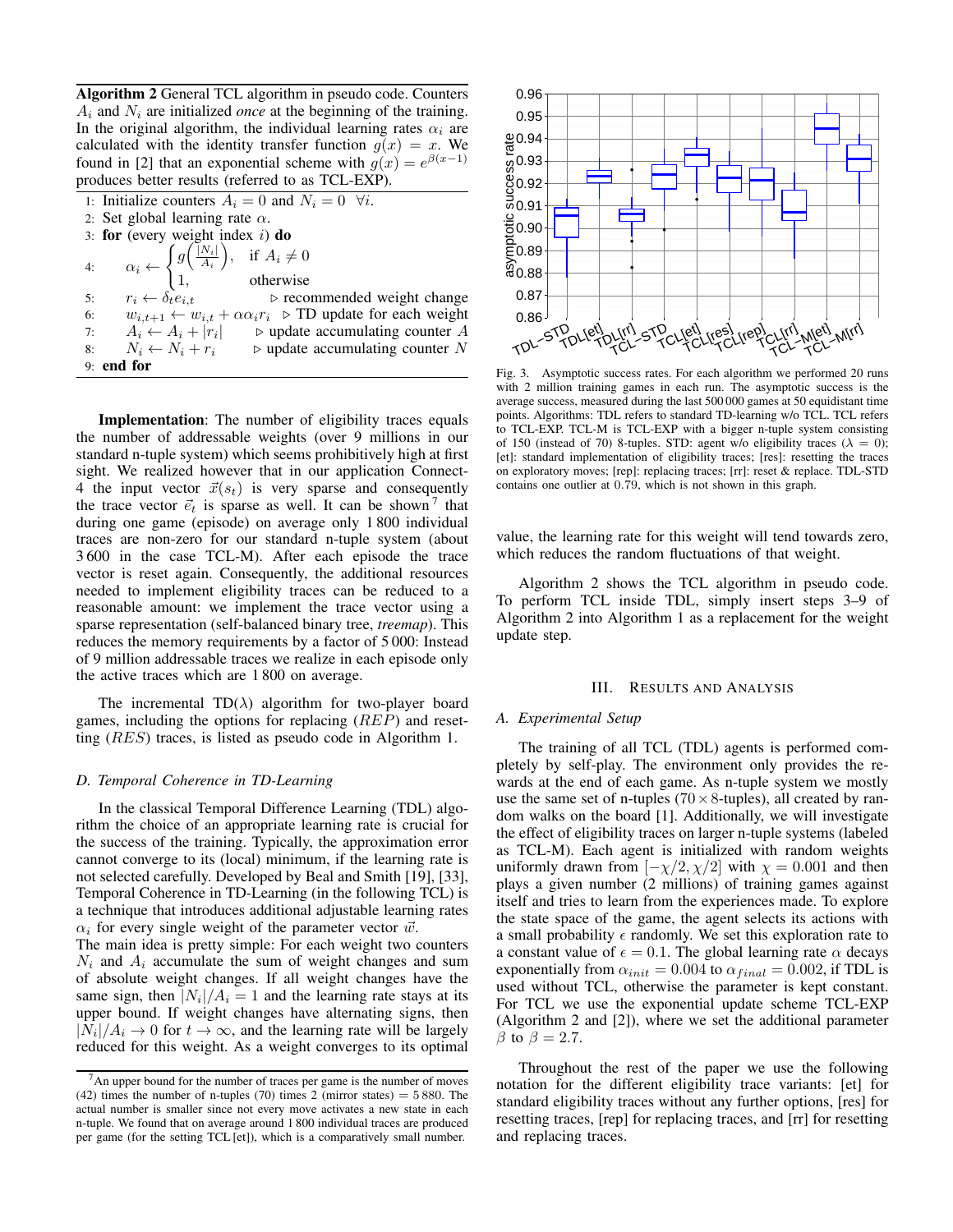TABLE I. PARAMETER SETTINGS AND TRAINING TIMES FOR ALL EXPERIMENTS PRESENTED IN THIS PAPER. *Time to learn [80%]* IS DEFINED AS IN FIG. 6. COLUMN *[games]* SHOWS THE MEDIAN FROM 20 RUNS. COLUMN *[minutes]* DEPICTS THE CORRESPONDING COMPUTING TIME. TIME IS MEASURED ON A STANDARD PC (SINGLE CORE OF AN INTEL CORE I7-3770, 3.40GHZ, 8 GB RAM).

|                |                |                 |                  |            |           |                          |            |     | time to learn $[80\%]$ |           |
|----------------|----------------|-----------------|------------------|------------|-----------|--------------------------|------------|-----|------------------------|-----------|
| Algorithm      | n-tuple        | $\alpha_{init}$ | $\alpha_{final}$ | $\epsilon$ | $\lambda$ | RES                      | REP        | β   | [games]                | [minutes] |
| TDL-STD        | $70 \times 8$  | 0.004           | 0.002            | 0.1        | 0.0       |                          |            | —   | 565000                 | 68.0      |
| TDL [et]       | $70 \times 8$  | 0.004           | 0.002            | 0.1        | 0.5       | $\overline{\phantom{0}}$ |            | -   | 370 000                | 48.3      |
| TDL [rr]       | $70 \times 8$  | 0.004           | 0.002            | 0.1        | 0.8       | $\sqrt{ }$               | $\sqrt{}$  | -   | 305 000                | 44.1      |
| <b>TCL-STD</b> | $70 \times 8$  | 0.05            | 0.05             | 0.1        | 0.0       |                          |            | 2.7 | 430 000                | 54.6      |
| TCL [et]       | $70 \times 8$  | 0.05            | 0.05             | 0.1        | 0.5       |                          |            | 2.7 | 230 000                | 37.9      |
| TCL [res]      | $70 \times 8$  | 0.05            | 0.05             | 0.1        | 0.6       | $\sqrt{ }$               | -          | 2.7 | 220 000                | 28.5      |
| TCL [rep]      | $70 \times 8$  | 0.05            | 0.05             | 0.1        | 0.6       |                          | $\sqrt{}$  | 2.7 | 215 000                | 34.8      |
| $TCL$ [ $rr$ ] | $70 \times 8$  | 0.05            | 0.05             | 0.1        | 0.8       | $\sqrt{}$                | $\sqrt{}$  | 2.7 | 175 000                | 26.1      |
| TCL-M [et]     | $150\times 8$  | 0.02            | 0.02             | 0.1        | 0.5       |                          |            | 2.7 | 145 000                | 38.0      |
| TCL-M [rr]     | $150 \times 8$ | 0.02            | 0.02             | 0.1        | 0.8       | $\sqrt{ }$               | $\sqrt{ }$ | 2.7 | 115 000                | 25.5      |



Fig. 4. Initial results with the TCL-EXP algorithm: TCL [et]: using the standard implementation of eligibility traces with  $\lambda = 0.5$ . TCL-STD: no eligibility traces ( $\lambda = 0.0$ ). When using eligibility traces, the time to reach 80% success rate is considerably lower (0.26 vs. 0.5 million training games) and the asymptotic success rate is slightly better (93% vs. 91%).



Fig. 5. Comparison of different eligibility trace variants in the early training phase. The different algorithm variants are described in Fig. 3.

# *B. Agent Evaluation*

Assessing the strength of an agent for Connect-4 is not a trivial task. The term 'strength' can be defined in many ways, for example, as the ratio of correct classifications (win, loss, draw) for k randomly generated (legal) positions. However, the problem is, that most positions differ in their relevance: The accuracy of predictions for certain states (e.g., the initial board) are typically more important than for others, which makes a fair evaluation nearly impossible. One common evaluation method for assessing the strength of an agent is the direct interaction with other agents, which allows a direct comparison of the involved agents, but often still fails to provide an indication of the real strength which could be used as an objective, common reference point.

In order to get comparable and replicable results, we developed a perfect playing Minimax agent – based on sophisticated techniques such as alpha-beta pruning, transposition tables, and a 12-ply opening-database – as the main benchmark for our evaluation process in Connect-4, which is as follows: To estimate the strength of an agent, a tournament of 200 matches against Minimax is performed. Since Minimax would win every match as starting player (Yellow), we consider only games where Minimax moves second.

During the evaluation matches, both opponents will usually act fully deterministically, which would result in exactly the same sequence of moves for every game. To overcome this problem, we introduce a certain degree of randomness: In the opening phase of the game (the initial 12 moves), Minimax will be forced to randomly select a successor state, if no move can be found that at least leads to a draw. In order to prevent direct losses when performing random moves, Minimax only considers those successors, that delay the expected defeat for at least 12 additional moves. After leaving the opening phase, Minimax will always seek for the most distant loss. This approach increases the level of difficulty for the evaluated agent, which has to prove that it can play perfectly over a longer sequence.<sup>8</sup> For each win against Minimax an agent receives a score of 1.0, for a draw 0.5 and for a loss 0.

<sup>8</sup>We observed, that a game that ends with a defeat of Minimax lasts in average 34 moves.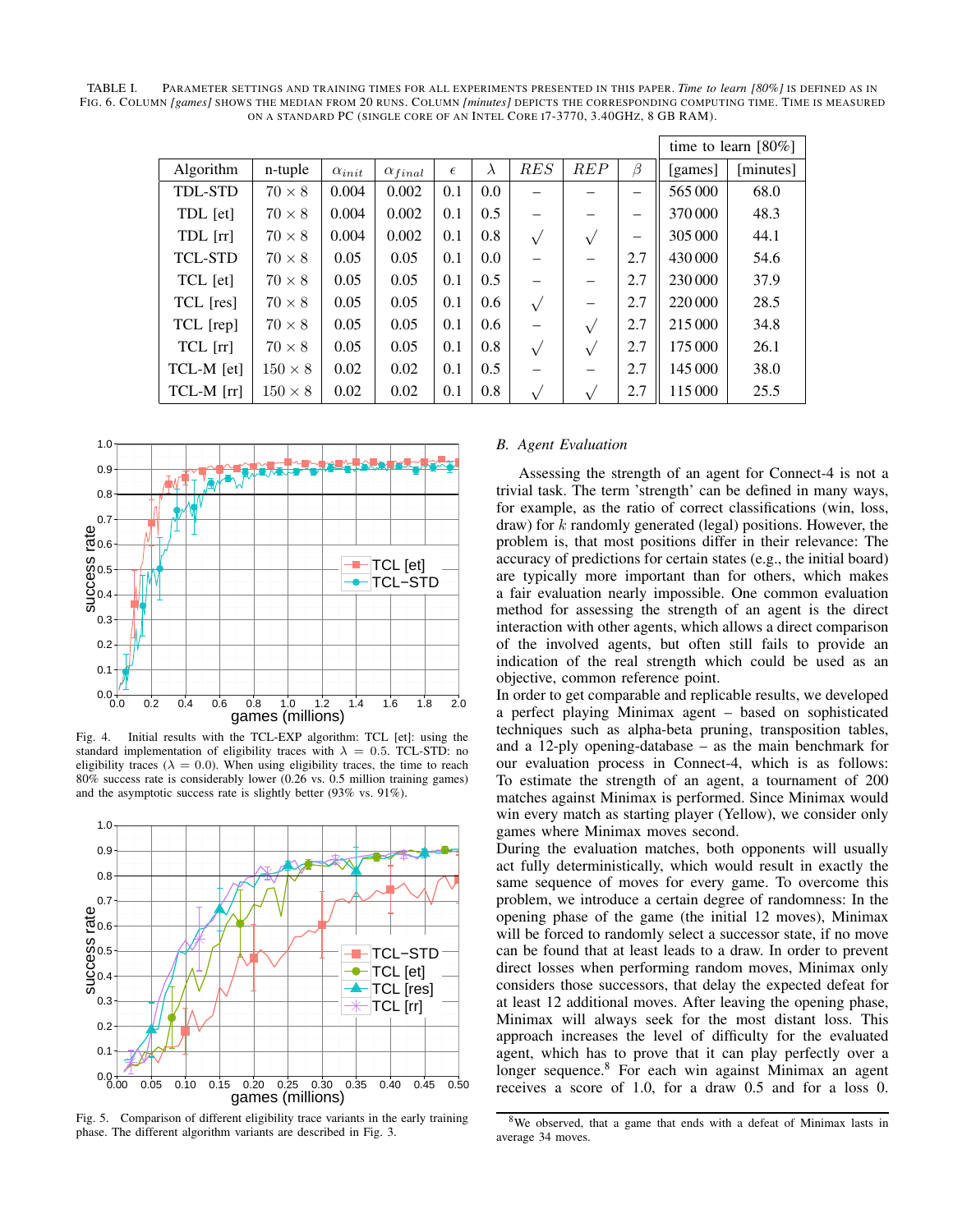

Fig. 6. Number of training games for different algorithms to reach *80%* success rate. The boxplots show the results from 20 runs. For each run we measure the success rate every 10 000 games and smooth this curve to dampen fluctuations. *Time to learn* is the number of games needed until this smoothed success rate crosses the 80%-line for the *last* time. The different algorithm variants are described in Fig. 3. TDL-STD has one outlier at 2 million games, which is not shown in this graph.



Fig. 7. Same as Fig. 6 but now *time to learn* is the number of games needed until the smoothed success rate crosses the *90%*-line for the *first* time.

The overall score (success rate) is determined by averaging all 200 results. An ideal agent is therefore expected to reach a total score of 1.0 against Minimax. We define two criteria to assess the strength of an agent: (a) The asymptotic success rate which is calculated as the average success during the last 500 000 training games of a training run with 2 million games in total and (b) the **time-to-learn**, in our case, the number of training games needed to cross the 80% or 90% success rate for the last or first time, resp.

It is important to note, that Minimax is only used for the evaluation of the agents, it does not play any role in the actual training process; the training is completely based on self-play of the individual agent.

# *C. Results*

The reference point for our experiments is a Connect-4 agent using the exponential TCL update scheme described in our earlier work [2]. This agent (denoted here as TCL-



Fig. 8. Dependency on the parameter  $\lambda$  for standard eligibility traces TCL [et]. The curves suggest that values  $\lambda \in [0.4, 0.7]$  are optimal.

STD) is able to reach a success rate of 80% after approx. 430 000 training games (Fig. 4). With TCL-STD as starting point, we performed several experiments, now in combination with various implementations of eligibility traces. Fig. 4 and 5 show a clear improvement with eligibility traces.

We compared different versions of eligibility traces: standard traces, reset on random move, replacing traces, or reset & replace. Overall, these variants performed quite similarly (Figs. 3–7). There were, however, some interesting differences:

- (i) The asymptotic success rates were slightly (TCL-EXP) or notably (TDL) higher when using standard eligibility traces as compared to no traces (Fig. 3). This improvement was lost when adding any of the options "reset" or "replace".
- (ii)  $TCL[rr]$  (reset & replace) is slightly but significantly faster in reaching the target "80% success rate" than the other eligibility trace versions (Fig. 6).

Eligibility traces are beneficial for bigger n-tuple systems as well. If we double the number of n-tuples and halve the global learning rate (algorithm TCL-M[et]), the time to learn drops significantly by another 35% (Fig. 6). At the same time the percentage of lost games reduces from 7.0% (asymptotic success rate for TCL[et], Fig. 3) to 5.5% (TCL-M[et]), which is a reduction by 25%.

Fig. 8 shows that a trace decay parameter  $\lambda \in [0.4, 0.7]$ is optimal for TCL[et]. Smaller or larger values produce inferior results. It is surprising that the system breaks down completely for  $\lambda \geq 0.9$ . Probably this is due to the exploratory moves which project their 'wrong' reward too far back to the earlier states. A run TCL[res]( $\lambda$ =0.9) confirmed this: When no rewards are projected back after a random move, we obtained a curve similar to TCL[et]( $\lambda$ =0.8).

#### IV. DISCUSSION AND CONCLUSION

We have shown in this contribution that TDL with eligibility traces works well for a large-scale problem with roughly 700 000 active weights and traces.